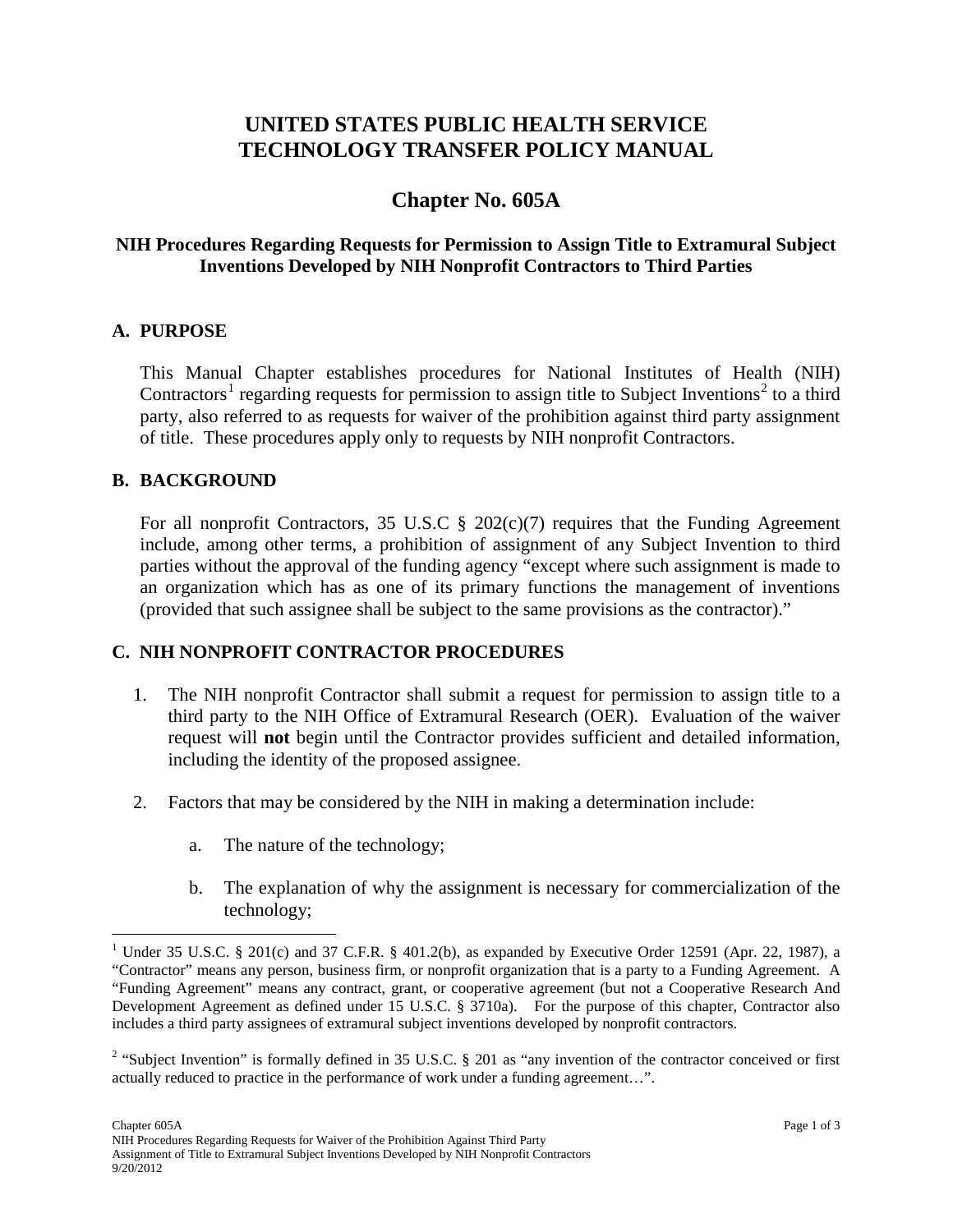- c. The explanation of why the technology cannot be commercialized through means other than assignment to a third party, such as through exclusive, co-exclusive, or nonexclusive licensing;
- d. The description of the entity to which the NIH nonprofit Contractor proposes assignment; and,
- e. The explanation of how the public interest will be protected after assignment of title, including, without limitation, through:
	- i. Agreement by the assignee that the Subject Invention(s) will remain bound by and subject to all of the Government rights reserved under applicable laws and regulations as if the assignee was the original NIH nonprofit Contractor, and
	- ii. Agreement by the assignee that the use and transfer of the Subject Invention(s) will conform with all of the PHS's applicable published policies concerning broad public access to research results (e.g., data, materials);
	- iii.Remedies for failure to comply with conditions placed on the assignment; and,
	- iv.Disposition of the technology in the event the assignee enters bankruptcy, dissolution, or is otherwise unable or unwilling to commercialize the technology.
- 3. Each granted waiver request shall be subject to reservation by the Government of a nonexclusive, nontransferable, irrevocable, paid-up license to practice the invention or have the invention practiced throughout the world by or on behalf of the Government. In addition, consistent with statutes, regulations, and PHS policies, the NIH retains sole discretion to add additional conditions, requirements, and/or restrictions (either generally or case-specific) that the NIH deems appropriate.
- 4. The waiver will become effective upon receipt of confirmatory signatures from both the NIH nonprofit Contractor and the proposed assignee accepting all terms and conditions of the waiver approval.

# **D. EFFECTIVE DATE**

This chapter is effective September 20, 2012, and supersedes in its entirety the NIH Contractor procedures in PHS Technology Transfer Manual Chapter 605, which was first approved on March 26, 1998. This Manual Chapter is not intended to create any right or benefit, substantive or procedural, enforceable at law by a party against the United States, its agencies, its officers, or any other persons.